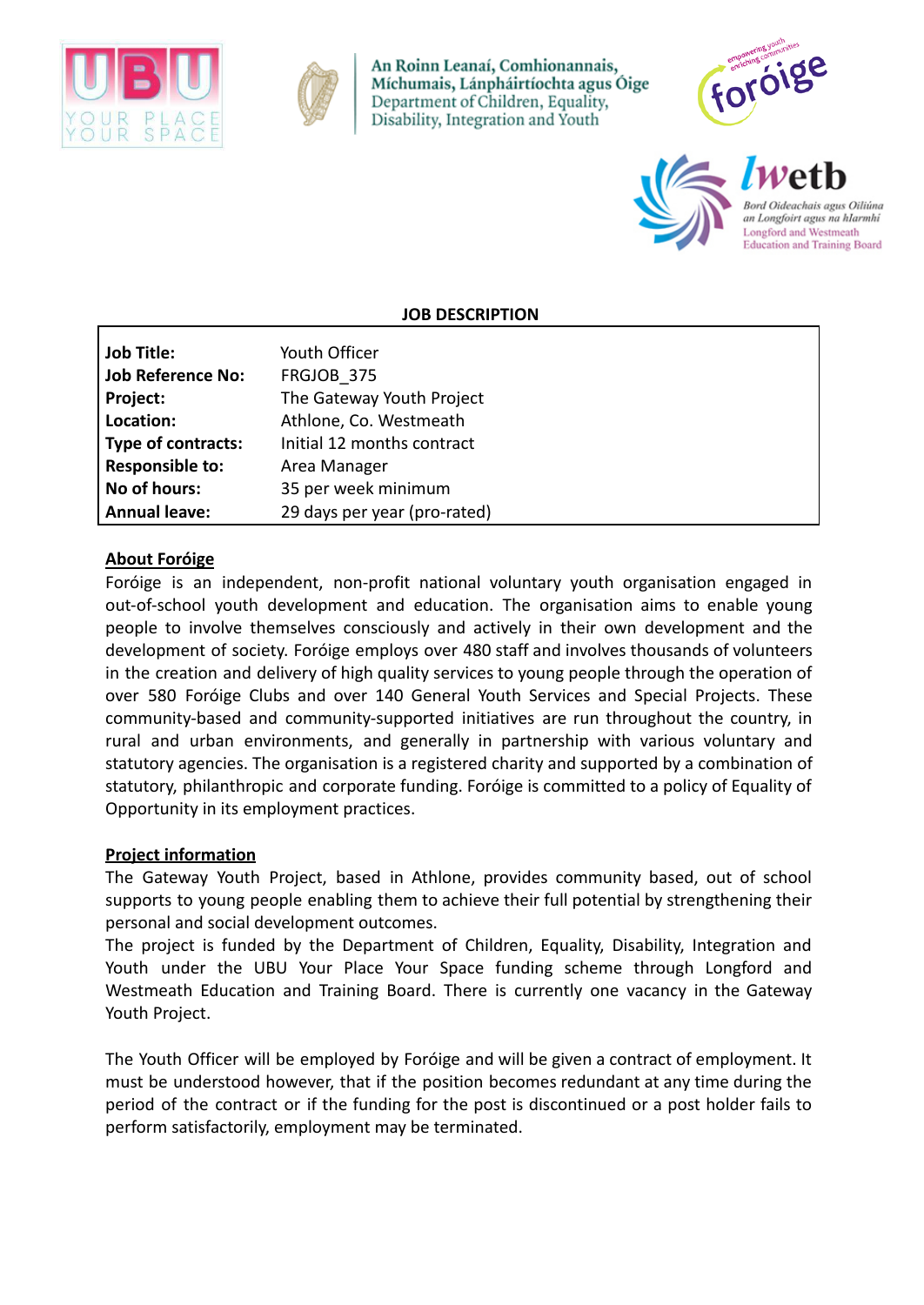# **Key Responsibilities**

The duties of the Youth Officer shall be notified by the Board of Foróige and/or their nominee. The function is achieved through fulfilling the main duties outlined below:

- Identifying and responding to needs of vulnerable young people aged 10-18 years, and in instances their families, referred to the project through local service providers, schools, local youth services and local voluntary and statutory organisations.
- Developing innovative programmes and interventions to meet the needs and interests of the young people and as identified by LWETB as a priority.
- As a priority targeting young people at risk of early, inappropriate, sexual behaviour and language/attitude/culture for engagement in sexual health and decision-making programmes (REAL U).
- As a priority, directly supporting the LGBTI+ youth community to address particular issues and risk factors relating to mental health, isolation and providing a safe place to practice safe socialising.
- As a priority targeting and engaging young foreign nationals in need of support. Youth interventions targeting integration with local communities and specifically engaging young women from the Roma communities.
- Developing culturally appropriate responses to the needs of the young people identified by LWETB.
- Facilitating a range of interventions / services including (but not limited to):
	- Virtual Reality programmes and initiatives,
	- The "Youth Booth" Youth Café,
	- Intensive group and individual work programmes,
	- Bespoke need based programmes and interventions,
	- Special interest programmes,
- Liaising and networking with other youth and community organisations' in the area and developing effective working relationships.
- Engaging young people in the co-design of the project and the programme.
- Coordinating of front-of-house support and provision of some front-of-house support to the Gateway Youth Project.
- Operating efficient office procedures, administration systems and completing reports.
- Planning your own work schedule and set work targets in consultation with the line manager, the Foróige Eastern Area Manager.

# **Professional Qualifications and Experience: (***E) = Essential, (D) = Desirable*

● Education to Degree standard preferably in Youth Work / Youth Justice / Drugs & Alcohol / Health Promotion Work (note: candidates with exceptional, relevant work experience may also be considered in lieu of degree qualifications) **(E)**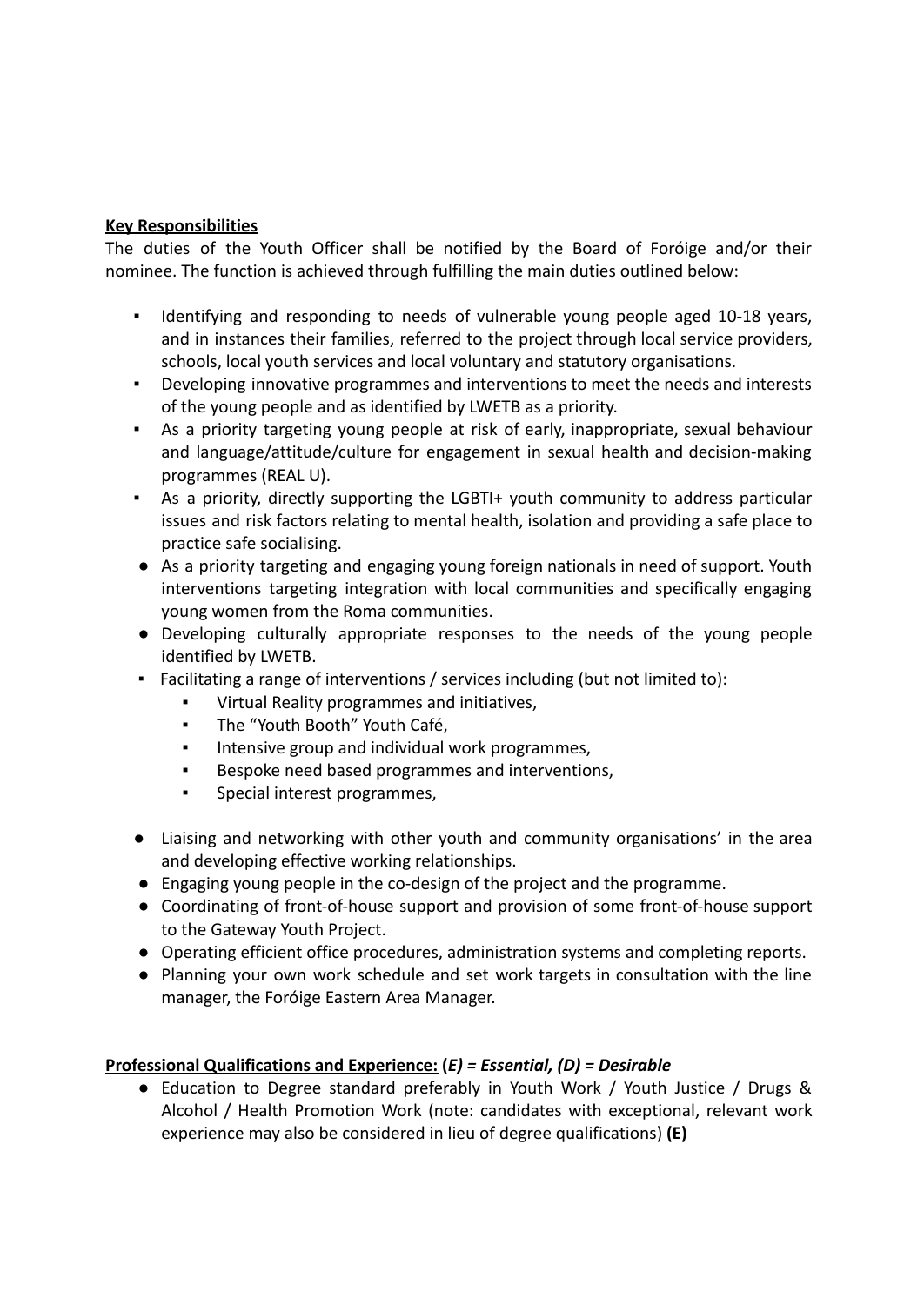- A minimum of 1 year relevant full time work experience **(D)**
- Access to car and full driving licence **(E)**
- Paid or voluntary, experience working with young people **(D)**
- Experience in recruiting target group **(E)**
- Programme design experience **(E)**
- Experience in facilitating evidence based programmes **(D)**
- Experience in facilitating tech space and/or other similar technologies **(D)**

**Person Specification:** all essential requirements

- Ability to engage target groups
- Good interpersonal skills, including ability to liaise with a wide range of contacts, build and maintain effective working relationships.
- Ability to be proactive, use own initiative and work effectively within a pressurised environment.
- Positive and flexible approach to the work.
- Good written communications and written skills, including ability to draft summary information and correspondence.
- Excellent computer skills, including Word processing, Excel, social media and Prezi/PowerPoint.

# **Requirements of Foróige staff:** all essential requirements

- Commitment to the purpose of Foróige and to work within the values, policies and procedures of the organisation.
- To act consistently in a professional manner at all times.
- To participate in regular supervision with your line manager.
- Flexibility in relation to hours of work to meet the needs of the work. Work during unsocial hours will be required with interventions late evening and on Thursday, Friday and regular Saturdays.

# **Additional Considerations for the Role**

- **Funding:** It must be understood that if the funding for these posts is discontinued the post holder's contract may be terminated.
- **Medical:** The successful candidate will be required to complete a medical questionnaire / pre-employment medical examination.